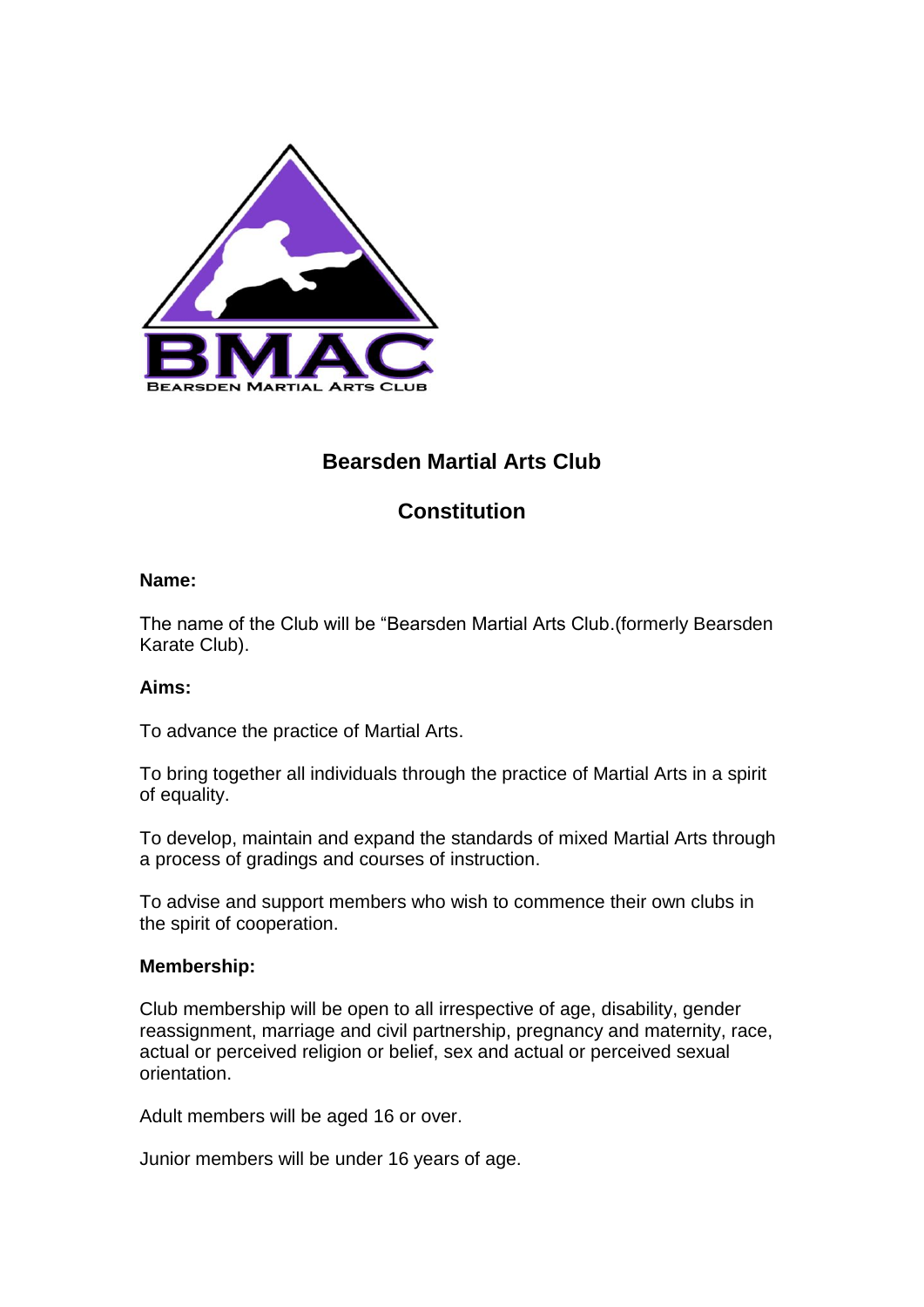Club members must maintain the necessary insurance cover by membership of the British Martial Arts and Boxing Association. (Covered by club fees).

#### **Club Officials:**

Chair: Hugh Russell Secretary: Jackie Russell Treasurer: Ian Stevenson Committee members; John Marley David Craig Eric Walton

#### **Annual General Meeting (AGM):**

The Club will hold an annual general meeting each year in December. Any club member may raise any issue with the Club Committee at the meeting, or by contacting the Club Secretary two weeks prior to the AGM.

The agenda at the AGM will normally include: the club officers' annual reports, the election of officers, discussion and amendment to the constitution and club rules, the presentation of the annual accounts, the chairman or secretary's report, membership secretary's report, any other business.

# **Extraordinary General Meeting (EGM)**

EGMs may be called by a quorum of 3 or more members, or member's legal guardian/parents/carers with a minimum of 30 days' notice.

For both AGMs and EGMs the Club Secretary may be contacted at:

[bearsdenmartialarts@hotmail.com](mailto:bearsdenmartialarts@hotmail.com) tel 0141 570 1345

All AGM and EGM meetings will be publicised on the BMAC website.

#### **Finance:**

The Club will hold an account, currently held at the Bank of Scotland. Monies received by way of fees etc will be paid into this account. The account funds will be used for business appropriate to the club, such as course fees, letting fees and travel and associated expenses incurred on club business. The authorised signatory for the account will be the Club Chair.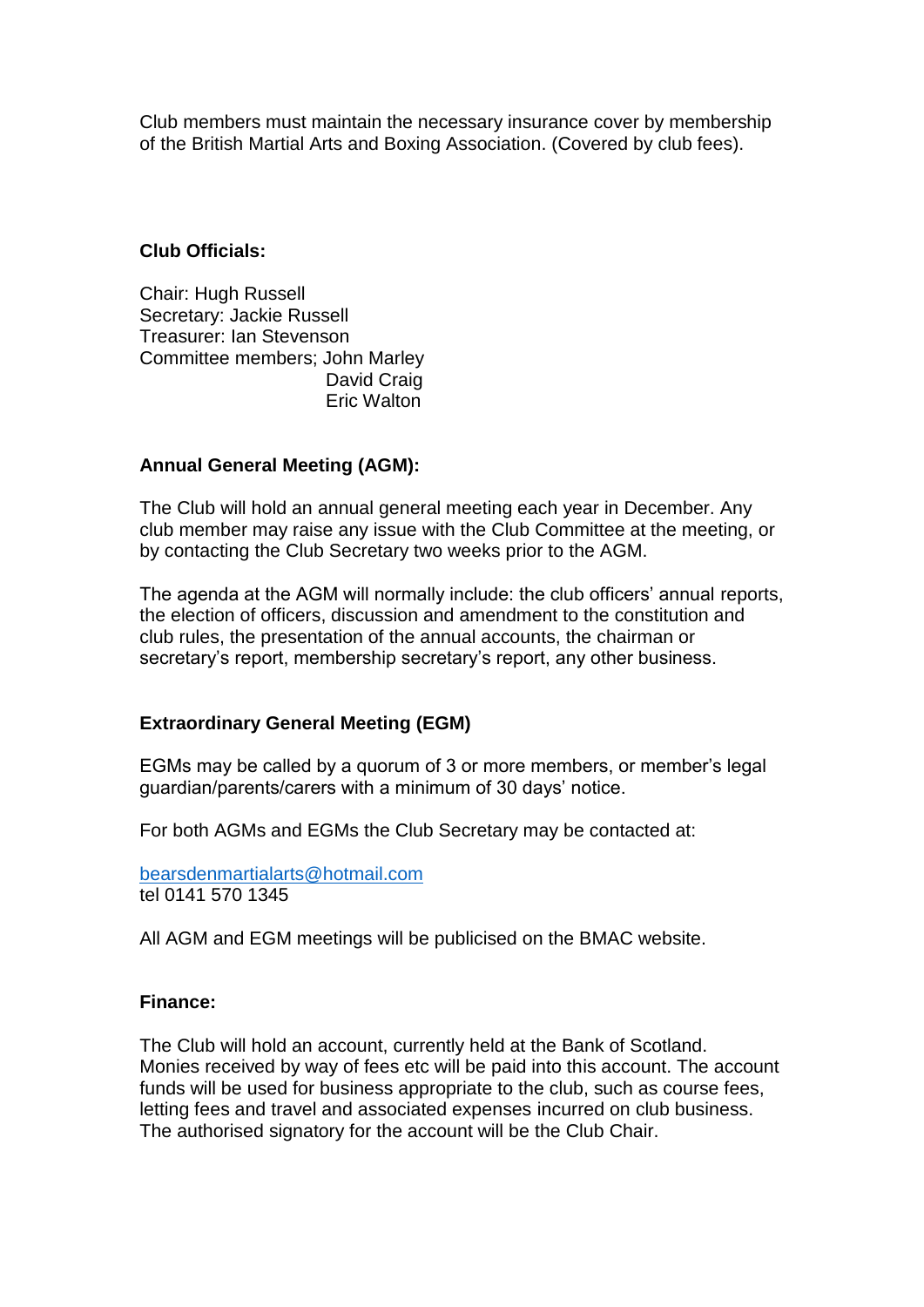The Club Secretary will be responsible to the Treasurer for maintaining an accurate record of club expenditure.

#### **Child Protection:**

As the Club has junior members, senior Club instructors have PVG (Protection of Vulnerable Groups) membership. The Club Chair is lead signatory and will be responsible for ensuring that the appropriate arrangements are in place to ensure compliance.

The Club Secretary will be responsible for maintaining records in accordance with current GDPR legislation.

Details of all child protection arrangements are on the club website at bearsdenmartialarts.org.uk.

[Bearsden Martial Arts Club](https://www.bearsdenmartialarts.org/) 

# **Conduct**

Members must behave in an appropriate, responsible manner at all times, especially when representing the club. They must abide by the Club's Code of Conduct.

Club members must treat each other with respect and maintain appropriate standards of personal behaviour at all time. This includes respecting the rights, dignity and values of others and demonstrating fairness, consideration and integrity in all dealings with others.

The club has an e-mail, social networking and photography/video policy which must be complied with by all club members and visitors that will be reviewed at each AGM (or EGM).

#### **Membership refusal or suspension:**

The club committee reserves the right to refuse or suspend a membership at their discretion.

Any complaint must be raised via the Club's complaints procedure.

**Personal Information**